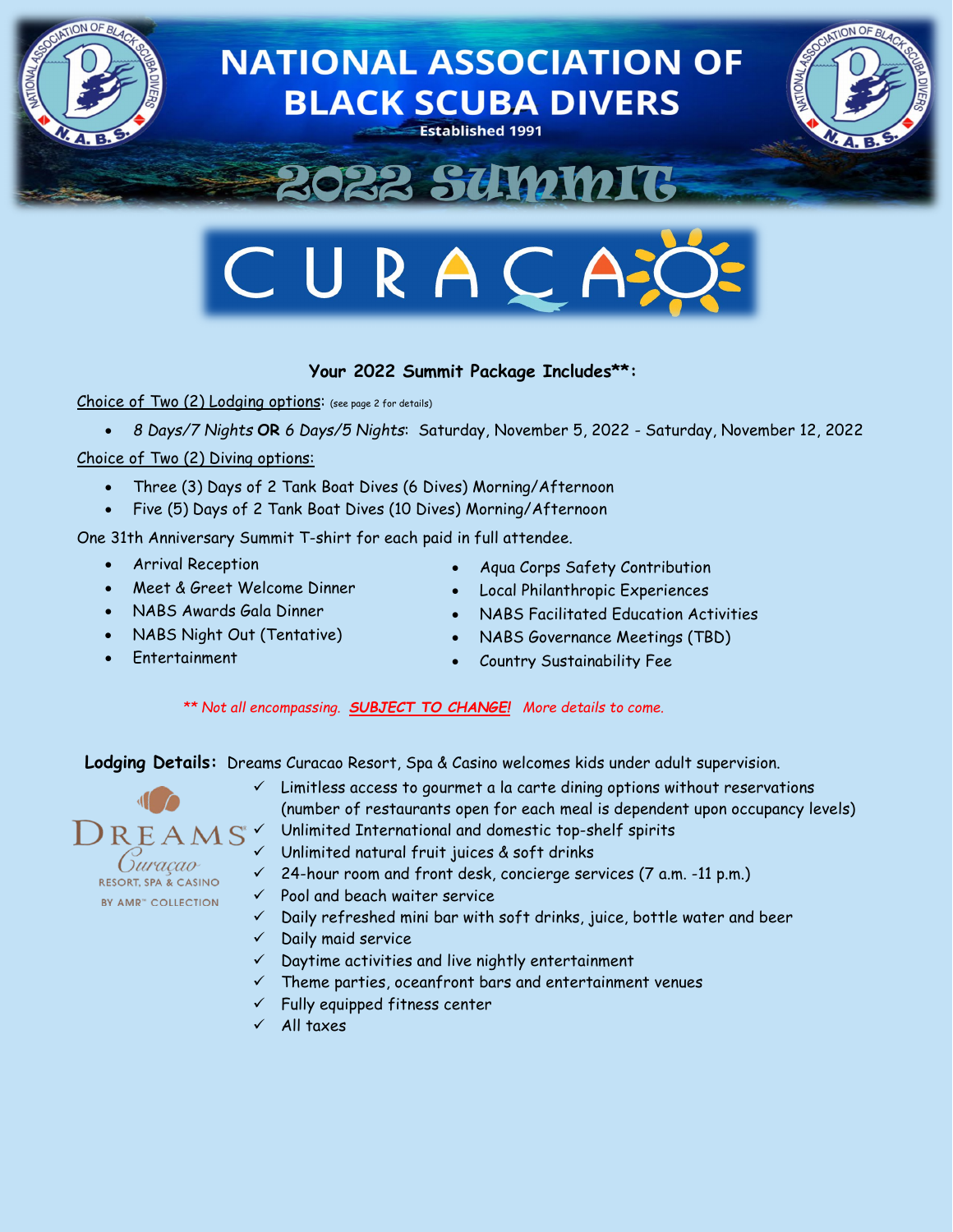

# **Diving Details:** Diver Operator – Caribbean Sea Sports Curacao

| <b>Service</b>    | <b>Price</b> |  |  |  |
|-------------------|--------------|--|--|--|
| 3 days of 2-Tanks | \$309.00     |  |  |  |
| 5 days of 2-Tanks | \$509.00     |  |  |  |
| Nitrox 5 days     | 50.00        |  |  |  |
| Nitrox 3 days     | 37.50        |  |  |  |

Includes: Tanks, weights and belts, equipment storage plus unlimited unguided shore diving on boat dive days. Not included:

- Dive Equipment
- Transportation for shore diving is not included
- Dive Gratuities

### **2022 Summit Package Rates**



| 8 Days / 7 Nights Package |                  |              |                  |              |              |                    |             |                  |  |
|---------------------------|------------------|--------------|------------------|--------------|--------------|--------------------|-------------|------------------|--|
|                           |                  |              |                  | $5x2$ Tank   | Registration | Caradonna          |             | <b>Non-Diver</b> |  |
| <b>Room Type</b>          | <b>Occupancy</b> | <b>Hotel</b> | <b>Transfers</b> | <b>Dives</b> | <b>Fee</b>   | <b>Process Fee</b> | Diver Total | <b>Total</b>     |  |
| Deluxe Pool View          | Single           | \$2,121      | \$61             | \$509        | \$300        | \$55               | \$3,046     | \$2,537          |  |
|                           | Double           | \$1,211      |                  |              |              |                    | \$2,136     | \$1,627          |  |
| Deluxe Ocean View         | Single           | \$2,303      | \$61             | \$509        | \$300        | \$55               | \$3,228     | \$2,719          |  |
|                           | Double           | \$1,337      |                  |              |              |                    | \$2,262     | \$1,753          |  |
| <b>Preferred Club</b>     | Single           | \$2,429      | \$61             | \$509        | \$300        | \$55               | \$3,354     | \$2,845          |  |
| Deluxe Ocean View Double  |                  | \$1,519      |                  |              |              |                    | \$2,444     | \$1,935          |  |

| 6 Days / 5 Nights Package |                  |         |                  |              |              |                                  |         |                  |  |  |
|---------------------------|------------------|---------|------------------|--------------|--------------|----------------------------------|---------|------------------|--|--|
|                           |                  |         |                  | $5x2$ Tank   | Registration | Caradonna                        |         | <b>Non-Diver</b> |  |  |
| <b>Room Type</b>          | <b>Occupancy</b> | Hotel   | <b>Transfers</b> | <b>Dives</b> | Fee          | <b>Process Fee   Diver Total</b> |         | <b>Total</b>     |  |  |
| <b>Deluxe Pool View</b>   | Single           | \$1,515 | \$61             | \$309        | \$300        | \$55                             | \$2,240 | \$1,931          |  |  |
|                           | Double           | \$865   |                  |              |              |                                  | \$1,590 | \$1,281          |  |  |
| <b>Deluxe Ocean View</b>  | Single           | \$1,645 | \$61             | \$309        | \$300        | \$55                             | \$2,370 | \$2,061          |  |  |
|                           | Double           | \$995   |                  |              |              |                                  | \$1,720 | \$1,411          |  |  |
| <b>Preferred Club</b>     | Single           | \$1,735 | \$61             | \$309        | \$300        | \$55                             | \$2,460 | \$2,151          |  |  |
| Deluxe Ocean View Double  |                  | \$1,085 |                  |              |              |                                  | \$1,810 | \$1,501          |  |  |

#### **FEES:**

 $\checkmark$  \$300 per person NABS registration fee applies to all persons attending the event. See Cancellation Policy.

 $\checkmark$  \$55 per person processing fee will be charged by Caradonna Adventures on all reservations. Caradonna Adventures will be waiving the process fee on all reservations paid by check, ACH or Wire Transfer